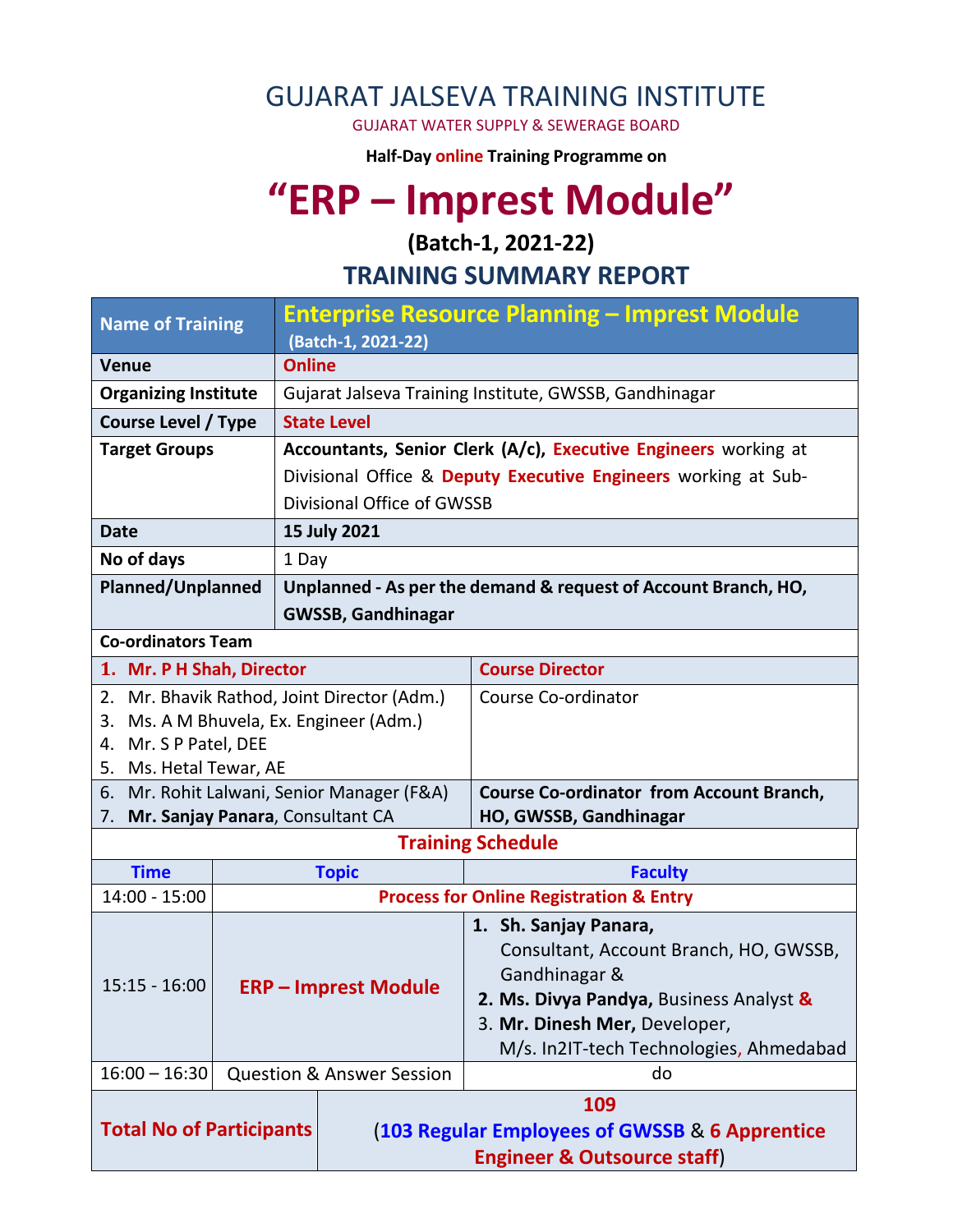#### **No. <b>CPF NO. Name Designation CPF NO. In the Designation CPF NO. In the Designation CPF Office & Place**  GWSSB/9861 ALPESH AMBELAL PATEL EE (C) PHWD, Dahod GWSSB/9875 DEEPA SUNILKUMAR DAMOR **EXAMPLE EE (C)** PHWD, BHAVNAGAR GWSSB/10211 GIRISHBHAI AMARSHIBHAI AGOLA EE (C) PHWD, VADODARA GWSSB/9132 KAMLESHBHAI HARJIVANBHAI BARAIYA EE (C) PHWD, Chhotaudepur 9131 PRATIK PRABHUDAS PITHVA **EE (C)** PHWD, Lunawada 3230 MAHESHKUMAR DESRAJ BHATIYA **EE (M)** PHMSD, Dahod GWSSB/10264 MOHITKUMAR PRAVINBHAI NAI EE (M) PHMD, Valsad GWSSB/5333 PRAVINCHANDRA VALLABHBHAI PATEL EE (M) PHMD, Vadodara GWSSB/7201 SANKET BABUBHAI PATEL EE (M) PHMD, Godhara GWSSB/10398 AJAYKUMAR GANESHBHAI NAGARIYA **DEE (C)** PHC, Palanpur 10500 AMITKUMAR RAMESHBHAI SOLANKI DEE (C) PHSSD, Viramgam 12 GWSSB/10417 | AMRUTBHAI VARVABHAI DESAI **DEE (C)** PHSSD, Radhanpur 13 10263 ANANDKUMAR SURESHKUMAR PARMAR DEE (C) P.H.S.Sub Division, Sami GWSSB/10188 ANILKUMAR NAROTTAMBHAI PRAJAPATI DEE (C) PHSSD, Palanpur 10342 ANKITKUMAR BABUBHAI PATEL DEE (C) PHSSD, Dharampur 9552 ASHABEN SUNILKUMAR PATEL **ASHABEN SUNILKUMAR PATEL** BEG (C) PHSSD, Valsad BHARATKUMAR CHIMANLAL NAYI DEE (C) PHSSD, Nadiad 18 | GWSSB/8671 | BHIMSINGBHAI KHIMJIBHAI RATHVA | DEE (C) | PHSSD, Bodeli 19 GWSSB/10593 CHANDRAKANT BAHADURBHAI VASAVA DEE (C) PHSSD, Dwarka DHARAMKUMAR JAYNTILAL CHAUHAN **DEE** (C) PHSSD, Jetpur GWSSB/10337 DHIRUBHAI NATHUBHAI VAGHELA DEE (C) PHSSD, GADHADA 10522 GAURANG MADHUBHAI RANA DEE (C) PHSSD, Vav GWSSB/2565 JAYANTIBHAI DUNGARBHAI PATEL DEE (C) PHSSD, Vijapur 2052 JAYANTILAL MATHURBHAI PATEL DEE (C) PHSSD, Halol GWSSB/10117 JAYESHKUMAR CHANDUBHAI BHOI **DEE (C)** PHSSD, Khedbrhma GWSSB/6091 JITENDRAKUMAR CHHOTUBHAI DABHI DEE (C) PHSSD, Savli GWSSB/1766 | KANTILAL BABALDAS OZA DEE (C) PHC, Mehsana GWSSB/8361 KETANKUMAR VIRSINHBHAI CHAUDHARI **DEE (C)** PHSSD, Gandhinagar GWSSB/10388 | MANOJ LAXMAN GURUNG DEE (C) DEE (C) PHSSD, Kalavad MOHIT CHANDRASHEKHAR BHOOT **DEE (C)** PHSSD, shihori GWSSB/10174 NASRULLAH MUSTUFABHAI DODIYA DEE (C) PHSSD, Meghraj GWSSB/5306 PRADEEPSINH MULCHANDBHAI PARMAR **DEE (C)** PHSSD, Dahod GWSSB/8448 PRAKASHKUMAR GANGAJIBHAI BAMANIYA PEE (C) PHSSD, Virpur GWSSB/10440 | RAJESH LAXMANBHAI CHAVDA **DEE (C)** PHSSD, Kalyanpur GWSSB/8225 RAJNIKANT MANGALDAS PATEL DEE (C) PHSSD, Lunawada GWSSB/10409 | RAJRATNA RATNESHKUMAR VARMA **DEE (C)** PHSSD, Chhotaudepur RATILAL SURAJIBHAI BHUSARA DEE (C) PHSSD, Bilimora SANDIPKUMAR PRAHLADBHAI PATEL **SANDIPKUMAR PRAHLADBHAI PATEL** DEE (C) PH Dharoi Pro. Sub Dn., Vav GWSSB/10372 SHASHANK KUNJBIHARI VARMA DEE (C) PHSSD, Kapadwanj GWSSB/10182 TRUSHA PRAVINCHANDRA PATEL DEE (C) PHSSD, himatnagar GWSSB/10111 VISHAL JAGMALBHAI BHATU DEE (C) PHSSD, Mangrol GWSSB/1915 ARVINDKUMAR MOHANLAL PATEL **DEE (C)** PH Unit, Modhera GWSSB/2406 ASHOK PRABHULAL MAHESHWARI DEE (C) PHC, Anjar GWSSB/2571 DIVYANGKUMAR MAFATLAL SHAH DEE (C) PHSSD, KARJAN GWSSB/10126 KAUSHIKKUMAR JAYSUKHLAL VAGHELA DEE (C) Zone-4, Kutch GWSSB/10690 KHUSHBOO KANAIYALAL TAMBOLI DEE (C) PHWD, Chhotaudepur GWSSB/10515 KRUNALKUMAR RAMANBHAI PATEL DEE (C) PH Dharoi Sub Div.,

GWSSB/10118 MAHMADASIF ABDULKHALIK VHORA **DEE (C)** PHSSD, Talod

Vadnagar

#### **List of Regular Employees of GWSSB**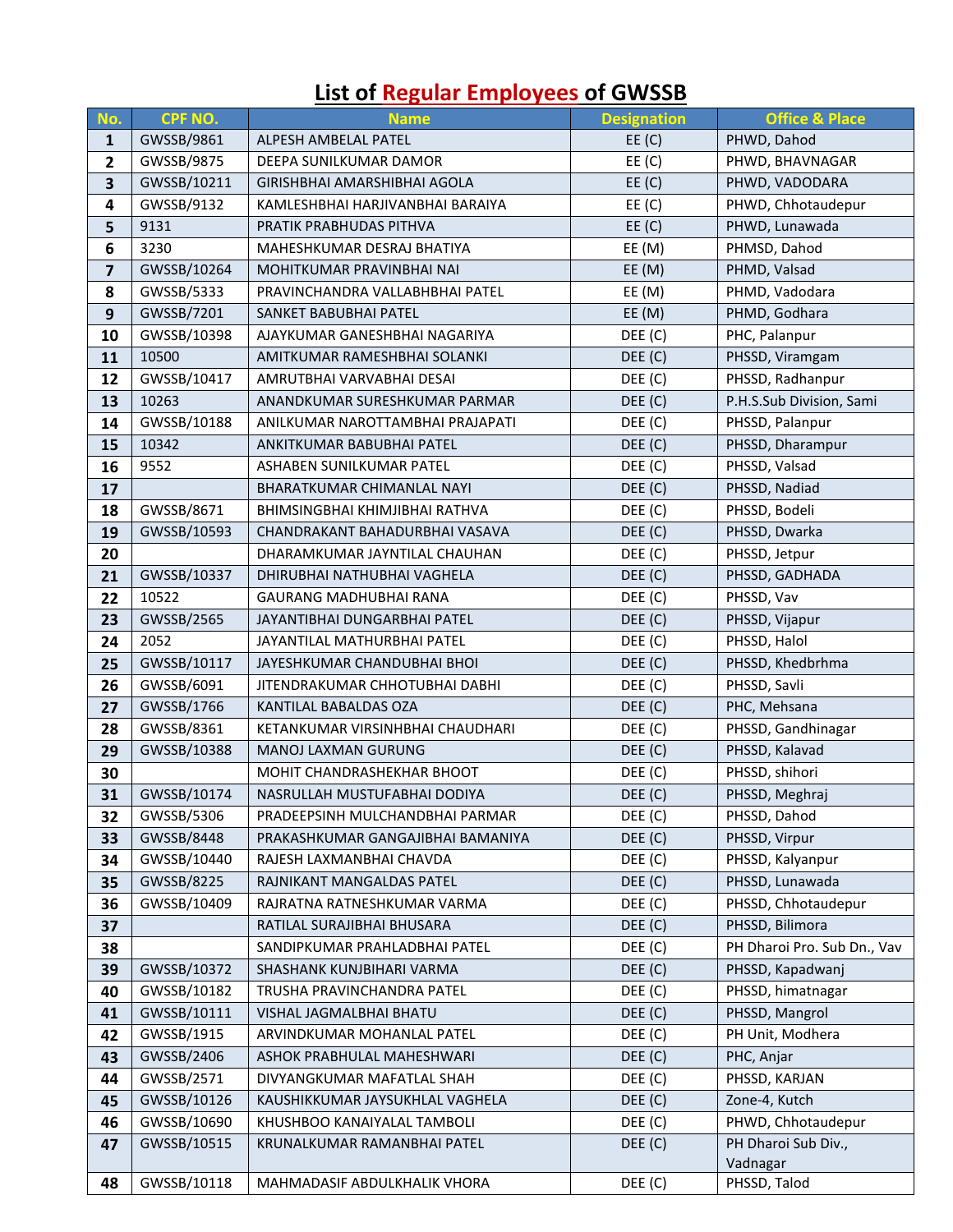| No.      | <b>CPF NO.</b>      | <b>Name</b>                                          | <b>Designation</b>         | <b>Office &amp; Place</b>      |
|----------|---------------------|------------------------------------------------------|----------------------------|--------------------------------|
| 49       | GWSSB/10223         | PRIYANSHUKUMAR RAVINDRABHAI PANCHAL                  | DEE (C)                    | PHSSD, DABHOI                  |
| 50       | GWSSB/10520         | <b>SUNIL JAYNTIBHAI PATEL</b>                        | DEF(C)                     | Zone-4, Kutch                  |
| 51       | GWSSB/10135         | AMITKUMAR KANAIYALAL PATEL<br>DEE (M)                |                            | PHMSD, Savli                   |
| 52       | GWSSB/5200          | DEE (M)<br>ANILKUMAR HANSJIBHAI PATEL                |                            | PHMSD, Valsad                  |
| 53       |                     | DIPALI HARDIK PATHAK                                 | DEE (M)                    | PHMSD, GANDHINAGAR             |
| 54       | GWSSB/10699         | KETANKUMAR KANTIBHAI MISTRY                          | DEE (M)                    | PHMSD, BHAVNAGAR               |
| 55       | GWSSB/5813          | MAHESHKUMAR GORDHANBHAI RATHVA                       | DEE (M)                    | PHMSD, Bodeli                  |
| 56       |                     | MUSTAKALI HANIFBHAI MOMIN                            | DEE (M)                    | PHMSD, Modasa                  |
| 57       | GWSSB/10459         | SURAJKUMAR SATISHCHANDRA SINGH                       | DEE (M)                    | PHMSD, Chhotaudepur            |
| 58       | GWSSB/10220         | ALPESH CHANDUBHAI LODHIYA                            | Dy. Manager (F&A)          | Zone 5, JUNAGADH               |
| 59       | GWSSB/10210         | JENNIFER NIRLON MACWAN                               | Dy. Manager (F&A)          | Zone 1, Vadodara               |
| 60       |                     | ALPA HASMUKH BHATT                                   | Div. Accountant            | GJTI, Gandhinagar              |
| 61       | GWSSB/10785         | AMIN RAFIKBHAI KHIMANI                               | Div. Accountant            | PHWD, Surat                    |
| 62       | GWSSB/9385          | ANILKUMAR AMRUTBHAI PRAJAPATI                        | Div. Accountant            | PHWD, LUNAWADA                 |
| 63       | Gwssb/9551          | BHUPENDRASINGH MERUBHA ZALA                          | Div. Accountant            | PHWD, Morbi                    |
| 64       | GWSSB/10789         | DARSHAK SHARADKUMAR BHATT                            | Div. Accountant            | PHWD, Bhavnagar                |
| 65       | GWSSB - 8453        | DILIPSINH HEMANTSINH JETHWA                          | Div. Accountant            | PHWD, Jamnagar                 |
| 66       | GWSSB/9791          | HARESHBHAI KESHARABHAI BHURIYA                       | Div. Accountant            | PHWD, Bhuj                     |
| 67       | <b>GWSSB 4028</b>   | HARSUKHBHAI LAXMANBHAI CHAVDA                        | Div. Accountant            | PHWD, Porbandar                |
| 68       | GWSSB/4377          | JASVANTBHAI MOHANBHAI VANKAR                         | Div. Accountant            | PHWD, Gandhinagar              |
| 69       | 10730               | JIGNESH RAJANDRAKUMAR PANCHAL                        | Div. Accountant            | <b>HEAD OFFICE</b>             |
|          |                     |                                                      |                            | GANDHINAGAR                    |
| 70       | GWSSB/4287          | KIRITKUMAR BALUBHAI RAJ                              | Div. Accountant            | PHWD, Bharuch                  |
| 71       | $\overline{a}$      | MAHESHKUMAR TRIBHOVANDAS RAMI                        | Div. Accountant            | PHW Dn Anjar                   |
| 72       | GWSSB/4123          | MUKESHBHAI GOVINDBHAI PANCHAL                        | Div. Accountant            | PHMD, AHMEDABAD                |
| 73       | 10810               | NARESHKUMAR JIVRAMBHAI CHAUHAN                       | Div. Accountant            | PHWD, PALANPUR                 |
| 74       |                     | PARESHKUMAR NAVNITLAL SOMPURA                        | Div. Accountant            | PHWD, Patan                    |
| 75       | GWSSB/3727          | RAJENDRABHAI GUNVANTBHAI VASAVA                      | Div. Accountant            | Zone-1, Vadodara               |
| 76       | GWSSB/6051          | RAMESHBHAI MAGANBHAI CHUDHARI                        | Div. Accountant            | PHWD, MEHSANA                  |
| 77       | gwssb/4992          | RUPAKKUMAR VRAJALAL THAKKAR                          | Div. Accountant            | PHWD, Modada                   |
| 78       | 10855               | SALIMBHAI GAFURBHAI VAHORA                           | Div. Accountant            | PHWD, Vadodara                 |
| 79       |                     | SANJAY D. ZALA                                       | Div. Accountant            | PHWD, JUNAGADH                 |
| 80       | GWSSB/9810          | SHASHIKANT KESHABHAI SOLANKI                         | Div. Accountant            | PHMD, MEHSANA                  |
| 81       | 10729               | TEJAL MAHESHBHAI BHATT                               | Div. Accountant            | <b>HEAD OFFICE</b>             |
|          |                     |                                                      |                            | GANDHINAGAR                    |
| 82       | GWSSB/3801<br>10788 | UDESANG BANESANG GOHIL                               | Div. Accountant            | PHWD, Botad<br>PHWD, Ahmedbaad |
| 83       | 10703               | VISHAL DEVENDRAPRASAD KHAMBHOLJA<br>ANJANA R. RATHOD | Div. Accountant<br>AAE (M) | PHMSD, Anand                   |
| 84<br>85 | GWSSB/10248         | MUKESHKUMAR LALJIBHAI PATEL                          | AAE (M)                    | PHMSD, Valsad                  |
| 86       | GWSSB/10394         | ABHAYSINH PRATAPJI DABHI                             | Senior Clerk (A/c)         | PHSSD, Kadi                    |
| 87       | GWSSB10488          | AJAY PRATAPBHAI MUNJAPARA                            | Senior Clerk (A/c)         | PHWD, Surendranagar            |
| 88       | GWSSB/7753          | ASHOKBHAI VRUJLAL KANANI                             | Senior Clerk (A/c)         | PHWD, Botad                    |
| 89       | GWSSB/9870          | JAGDISHBHAI P PARMAR                                 | Senior Clerk (A/c)         | PHWD, AHWA                     |
| 90       | GWSSB/8660          | JAGDISHCHANDRA NANALAL PANCHAL                       | Senior Clerk (A/c)         | PHSSD, Barwala                 |
| 91       |                     | SHRIPATI SWAMINATH MISHRA                            | Senior Clerk (A/c)         | PHSSD, Dabhoi                  |
| 92       | 9724                | VIMALBHAI RASIKLAL BHALANI                           | Senior Clerk (A/c)         | Zone 5, Junagadh               |
| 93       | 5753                | BALUBHAI NANABHAI SOLANKI                            | Senior Clerk               | PHC, Palanpur                  |
| 94       | GWSSB/2677          | <b>BHARTGAR MOTIGAR GUSAI</b>                        | Senior Clerk               | PHWD, Nakhatrana               |
| 95       | GWSSB/10508         | <b>GAURAV KISHORE PARMAR</b>                         | Senior Clerk               | PHMD, Bhuj                     |
| 96       | GWSSB/10493         | HARDIP DHARAMSHIBHAI PATEL                           | Senior Clerk               | PHSSD-1, Morbi                 |
| 97       | GWSSB/10496         | IMTIYAZ AHAMADBHAI GANJA                             | Senior Clerk               | PHWD, Botad                    |